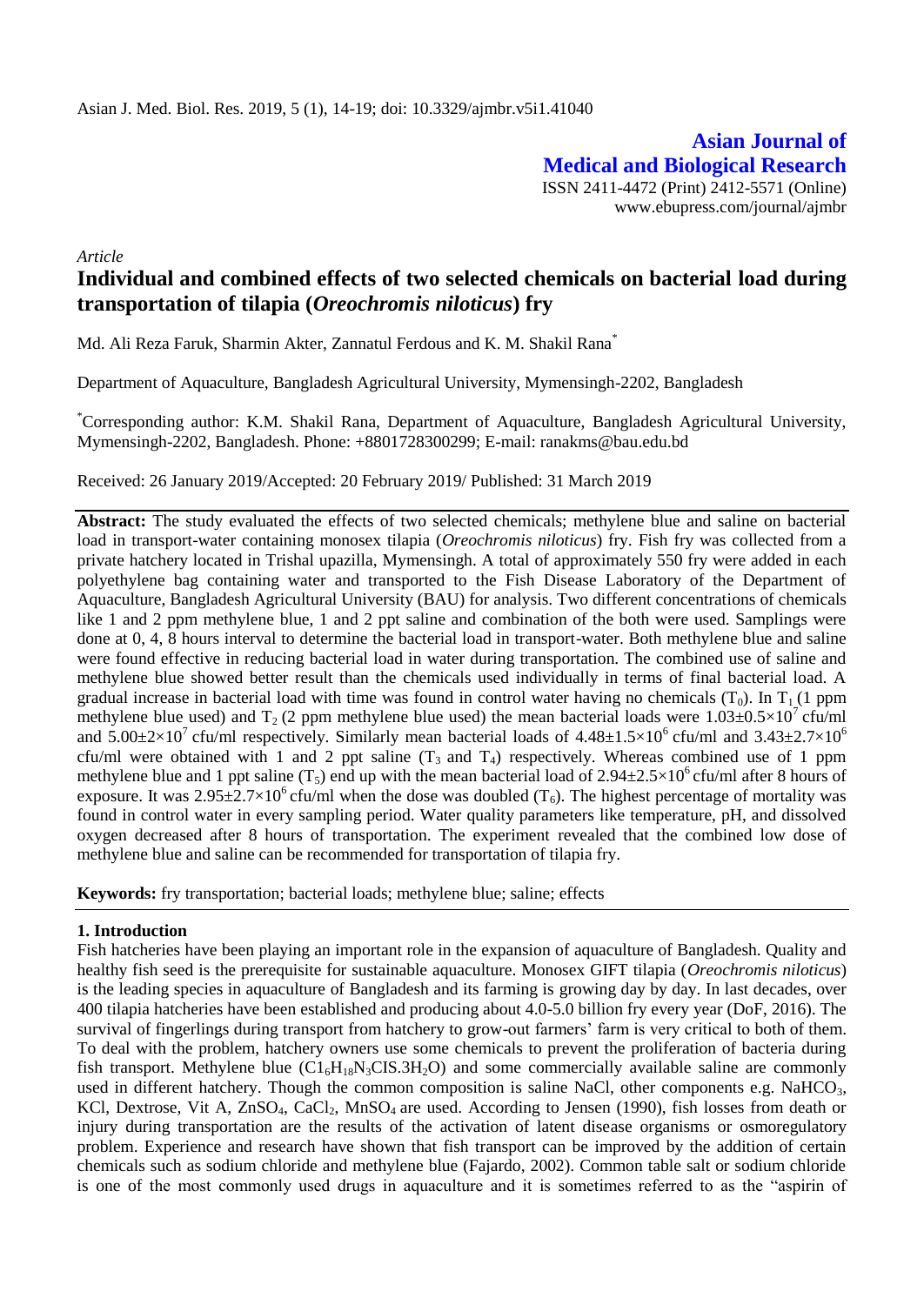aquaculture" (Swann and Fitzgerald, 1992). Weaker solutions containing salt may be used as a bath for several hours to eliminate some freshwater parasites and enhance mucus production and osmoregulation in freshwater fish during handling and transport (Francis-Floyd, 1995). Methylene blue is a redox dye which raises the oxygen consumption of cells. Methylene blue is also effective against superficial bacterial and fungal infections of fishes. It is safe for use with fish eggs and fry for the prevention of microbial infection. Methylene blue acts as an inhibitor of bacteria and fungi (Schaperclaus, 1992). It is also applied during quarantine treatment of aquarium fishes especially for breeders (Subasinghe, 1992). Fry morality during transportation is a common problem. In this regard, this study attempted to find out the effect of methylene blue and saline in the transport water with monosex tilapia *(O. niloticus*) fingerlings. Such a study would provide a fundamental basis for controlling the microbial load during transportation of fry.

# **2. Materials and Methods**

## **2.1. Preparation of transportable polyethylene bags**

The transportation route started from a commercial tilapia fish hatchery at Trishal in Mymensingh district and ended up to Bangladesh Agricultural University (BAU). Polyethylene bags each measuring  $16\times26\times1.5$  inch were filled up with 3-3.5 liters of water from conditioning tank. Each polyethylene bag was lined with another plastic bag of the same dimension for additional protection against leakage. In order to determine the effects of chemicals on bacterial load in water during transportation of tilapia fry, different concentrations of methylene blue and saline were used (Table 1). Chemical concentrations in different treatments were fixed based on literature and ongoing farm practice. In saline the major compound is NaCl and in addition such as NaHCO<sub>3</sub> KCl, Dextrose, Vit A, ZnSO4, CaCl<sub>2</sub> MnSO4 were also found. The chemicals (saline and methylene blue) were used at certain concentrations as a reference of farm practice and as based from the literature. The experimental fish were conditioned for one day in a concrete tank with aeration. No feeding was done to prevent the accumulation of feces that can deteriorate the water quality. A total 550 pieces 0.4-0.5 g sized of monosex tilapia fry were loaded per bag. Each bag was filled with oxygen (2/3 of the bag volume) immediately after mixing the chemicals to the water and loading the fry.

|  |  | Table 1. Concentration of methylene blue and saline. |  |  |  |
|--|--|------------------------------------------------------|--|--|--|
|--|--|------------------------------------------------------|--|--|--|

| <b>Treatment</b> | <b>Chemical doses</b>                 |
|------------------|---------------------------------------|
| $T_0$            | Control (no chemical addition)        |
|                  | Methylene blue 1 ppm                  |
|                  | Methylene blue 2 ppm                  |
|                  | Saline 1 ppt                          |
|                  | Saline 2 ppt                          |
|                  | Saline and methylene blue 1 ppt+1ppm  |
|                  | Saline and methylene blue 2 ppt+2 ppm |

## **2.2. Sampling for bacterial load**

To determine the bacterial load, water samples were collected in sterile glass bottle from designated poly bag at 0, 4, 8 h interval. Water samples were drawn to the Fish Disease Laboratory of the Department of Aquaculture, Bangladesh Agricultural University (BAU).

## **2.3. Media used**

Soybean casein digest agar (TSA) having pancreatic digest of casine 15 g, enzymatic digest of soybean 5 g, and agar 15 g were used for counting bacterial load. For the preparation of the media, required amount of media was suspended into distilled water in a conical flask and the mixture was boiled on electric heater to dissolve completely. Media were sterilized for 15 minutes at a temperature of 121ºC under 15 psi pressure. Then it was cooled down to around 50ºC and was poured into previously sterilized petri dish.

## **2.4. Determination of colony forming unit (cfu/ml)**

Bacterial counting was done using serial dilution technique and expressed as colony forming unit (cfu/ml). Colony forming unit were determined for the bacterial suspension, prepared according to the drop using soyabean casein digest agar plates. Serial dilution of bacterial suspensions taken from the water samples was done up to  $10^{-5}$  in sterile distilled water. A volume of 20  $\mu$ l from suspension of each dilution was placed in prepared petri plates. The cover of the petri plates was marked into four divisions corresponding to the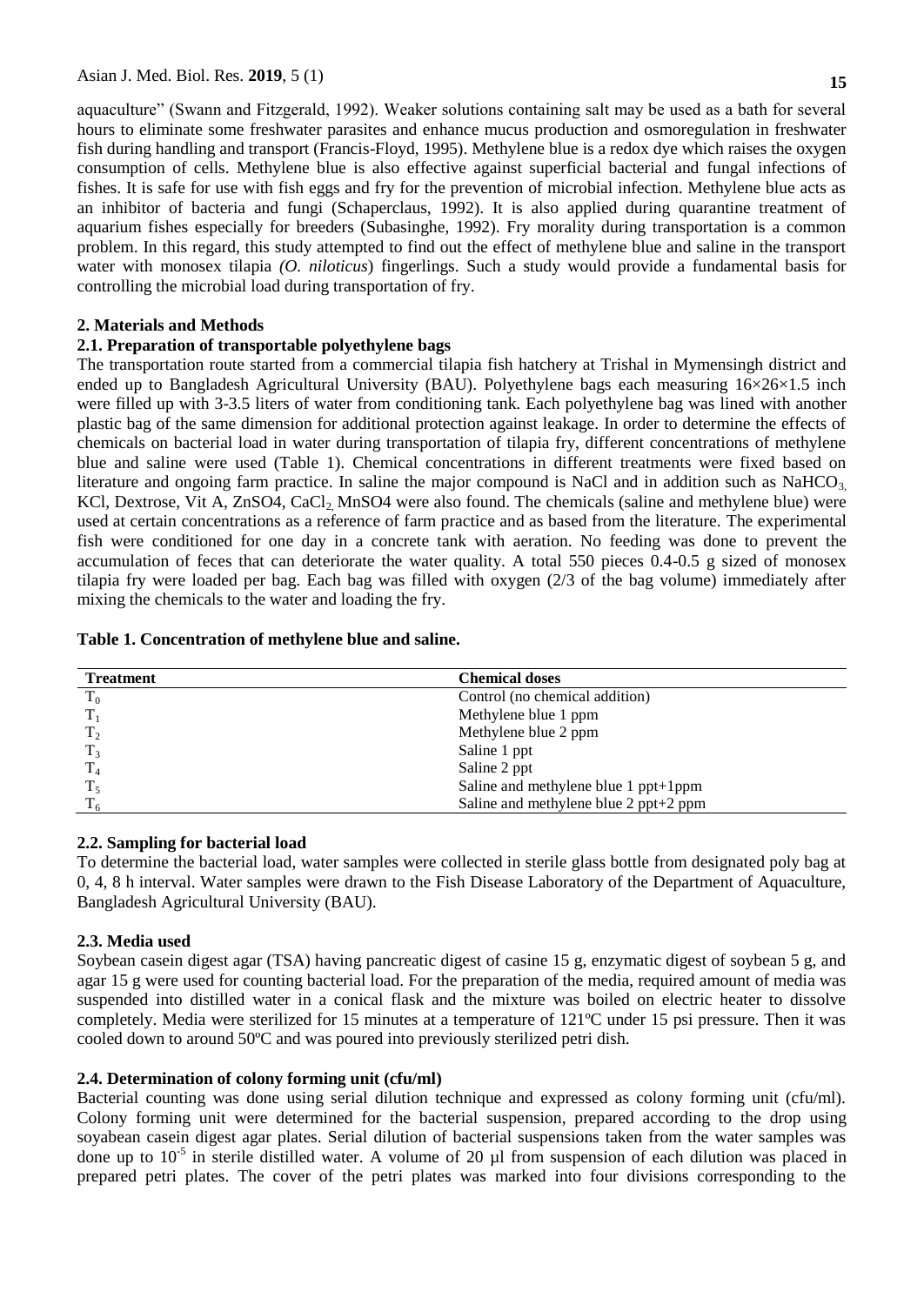designated serial dilution. Each petri plate was replicated two times. The petri plates were allowed to dry and then they were incubated in an inverted position at 32ºC for at least 24 hour until bacterial colonies were visible and could be counted. The average count of colonies from the designated division of each of the replicates was taken. The number of colony forming units per ml (cfu/ml) of bacterial suspension was computed by adopting the following formula:

 $cfu/ml = Average no. of colonies × dilution factor ×50$ 

## **2.5. Recording of water quality parameter**

The water quality parameters were recorded in each sampling point throughout the experimental period. Water samples were collected from selected polybag. On each sampling, 10 ml water was collected in a sterilized glass bottle with cap carefully without agitation. Each bottle was then marked with respective polybag. Water quality parameters such as temperature, dissolved oxygen, P<sup>H</sup> were measured using a commercial test kit (SERA test kit, Sera GbmH D 52518 Heinsberg, Germany). The aforementioned procedure was undertaken at each indicated time interval. Water temperature was recorded using thermometer.

## **2.6. Determination of fry mortality**

The fingerling mortality was determined and gross examination of the physical appearances of the fingerlings was done at the end of the transport. The gathered data were analyzed into percentage.

## **2.7. Data analysis**

Collected data were recorded using MS Excel 2007 version in the computer for statistical analysis. Duncan's New Multiple Range Test (Duncan, 1955) was employed with Excel-Stat software to test the significance of variation between the treatment means. The consequences have been presented in tabular and graphical forms.

## **3. Results and Discussion**

Disinfection is a common disease management tool in aquaculture establishments. A chemical disinfectant prevents infection by inactivation of microorganisms pathogenic to aquatic animals. In fish hatchery to maintain a stable predictable production, elimination of mortality of fry in early life stages of development is very essential. Disinfectant improves the survival of fry by removing fungas and other disease agent that can affect successful growth of fry and fingerling and helpful for transportation of fry. Salt is inexpensive, readily available, and when properly administered, safe for use in freshwater fish. According to Swann and Fitzgerald (1992) it can be used to treat many external parasites including *Costia, Epistylis, Trichodina, Chilodonella* and flukes *Dactilogyrus* and *Gyrodactylus*. It can be used to treat external protozoan parasite and monogenetic trematodes (Plumb, 1992), and as prophylaxis against external parasites of freshwater fishes (Baticados and Paclibare, 1992). The effects of salt on fish are determined both by salt concentration and duration of exposure (Francis-Floyd, 1995). According to Swann and Fitzgerald (1992), the method of salt application depends on the disease organism, fish species, weight and types of aquaculture unit. In this study saline was used as disinfectant of fry in polybag during transportation at different concentrations. As a well redox dye, methylene blue raises the oxygen consumption of cells. It is also excellent against methemoglobin intoxication (Schaperclaus, 1992). The therapeutic action of methylene blue on bacteria and other parasites is probably due to its binding effect with cytoplasmic structures within the cell and also its interference with oxidation-reduction processes. Methylene blue may be used for the treatment of *Ichthyophthiriosis* (white spot disease), skin and gill flukes, velvet disease, *Costiasis*, coral fish disease, *Chilodonelliasis* and as a palliative medicine in all cases of disease of the gills, where fishes suffer from difficulty in breathing (Van Duijn, 1973). In the present study, methylene blue was used as an inhibitor of bacteria and fungi. It was also reported by Schaperclaus (1992). Indeed for the local availability and convenient use of these chemicals provoked to use methylene blue and salt (saline) as bacterial inhibitor during fish transportation. In the present study, both methylene blue and saline or salt were effective in reducing the bacterial counts in the water during 8 hour transport of mono-sex tilapia fry. Influence of chemicals in water during transportation of tilapia fry was determined at different time interval using colony forming unit (cfu)/ml. Bacterial loads in the water at 0, 4 and 8 hours of transport are presented in Table 2.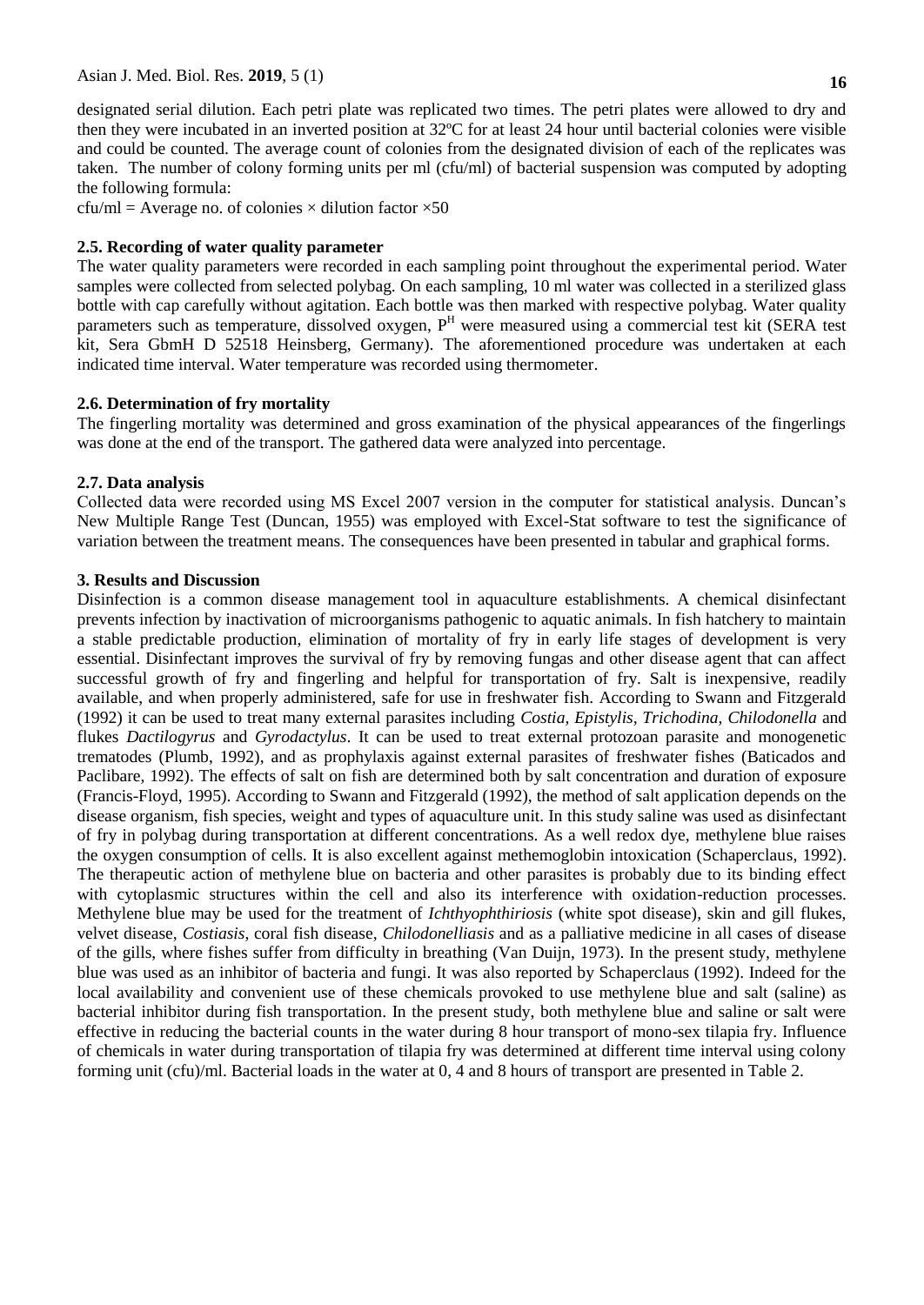| <b>Treatments</b>     |                     | <b>Bacterial count (cfu/ml)</b> | $Mean \pm SD$       |                              |  |  |
|-----------------------|---------------------|---------------------------------|---------------------|------------------------------|--|--|
|                       | 0-hour              | 4-hour                          | 8-hour              |                              |  |  |
| $T_0$                 | $8.10\times10^{7a}$ | $1.11\times10^{8f}$             | $1.62\times10^{8d}$ | $1.15 \pm 0.3 \times 10^8$   |  |  |
| $T_1$                 | $1.60\times10^{7f}$ | $9.00\times10^{6a}$             | $6.00\times10^{6a}$ | $1.03 \pm 0.5 \times 10^{7}$ |  |  |
| T <sub>2</sub>        | $8.10\times10^{7a}$ | $5.60\times10^{7b}$             | $1.20\times10^{7e}$ | $5.00 \pm 2 \times 10^7$     |  |  |
| $T_3$                 | $6.20\times10^{6b}$ | $4.11\times10^{6c}$             | $3.13\times10^{6c}$ | $4.48 \pm 1.5 \times 10^6$   |  |  |
| $T_4$                 | $5.90\times10^{6c}$ | $3.90\times10^{6d}$             | $4.90\times10^{5b}$ | $3.43 \pm 2.7 \times 10^6$   |  |  |
| $T_5$                 | $4.90\times10^{6e}$ | $3.80\times10^{6d}$             | $1.20\times10^{5g}$ | $2.94 \pm 2.5 \times 10^6$   |  |  |
| $T_6$                 | $5.60\times10^{6d}$ | $3.10\times10^{6e}$             | $1.50\times10^{5f}$ | $2.95 \pm 2.7 \times 10^6$   |  |  |
| Level of significance | **                  | $***$                           | $***$               |                              |  |  |
| LSD <sub>(0.05)</sub> | 4.895               | 6.150                           | 4.217               |                              |  |  |
| CV(%)                 | 0.74                | 1.26                            | 1.45                |                              |  |  |

| Table 2. Bacterial loads in the transport-water of different treatments over 8 hours. |  |  |  |  |  |  |  |
|---------------------------------------------------------------------------------------|--|--|--|--|--|--|--|
|---------------------------------------------------------------------------------------|--|--|--|--|--|--|--|

Mean values with the same superscript letter(s) were not significantly different  $(P>0.05)$ ; \*\*= Significant at 5% level of probability

The bacterial counts in Treatments 1, 2, 3, 4, 5 and 6 decreased with the increase of time (Figures 1 and 2).



**Figure 1. Bacterial load with the course of transportation time in different treatments.**



**Figure 2. Changes of bacterial loads in different treatments over time.**

Treatment 2 had the highest initial bacterial count of  $8.10\times10^{7}$  cfu/ml and decreased to  $1.20\times10^{7}$ cfu/ml after 8 hours while the lowest initial bacterial load recorded in  $T_5 (4.90 \times 10^6 \text{ c} \text{fu/ml})$  that was significantly decreased to  $1.20\times10^5$  cfu/ml at the end of transport. Likewise bacterial counts in treatment 1, 3, 4 and 6 also decreased significantly except  $T_0$  (control). Fish in  $T_0$  experienced increased bacterial loads with the passes of time, started from 8.10 $\times$ 10<sup>7</sup> cfu/ml and end up at 1.62 $\times$ 10<sup>8</sup>cfu/ml. Analysis of variance at 4 hours and at 8 hours of the bacterial load in the transport water implied that there were significant differences among treatments (P<0.05). Normally mortality cause due to stress and time of transport. The survival of fingerlings during transport is very critical to both hatchery owners and grow-out operators.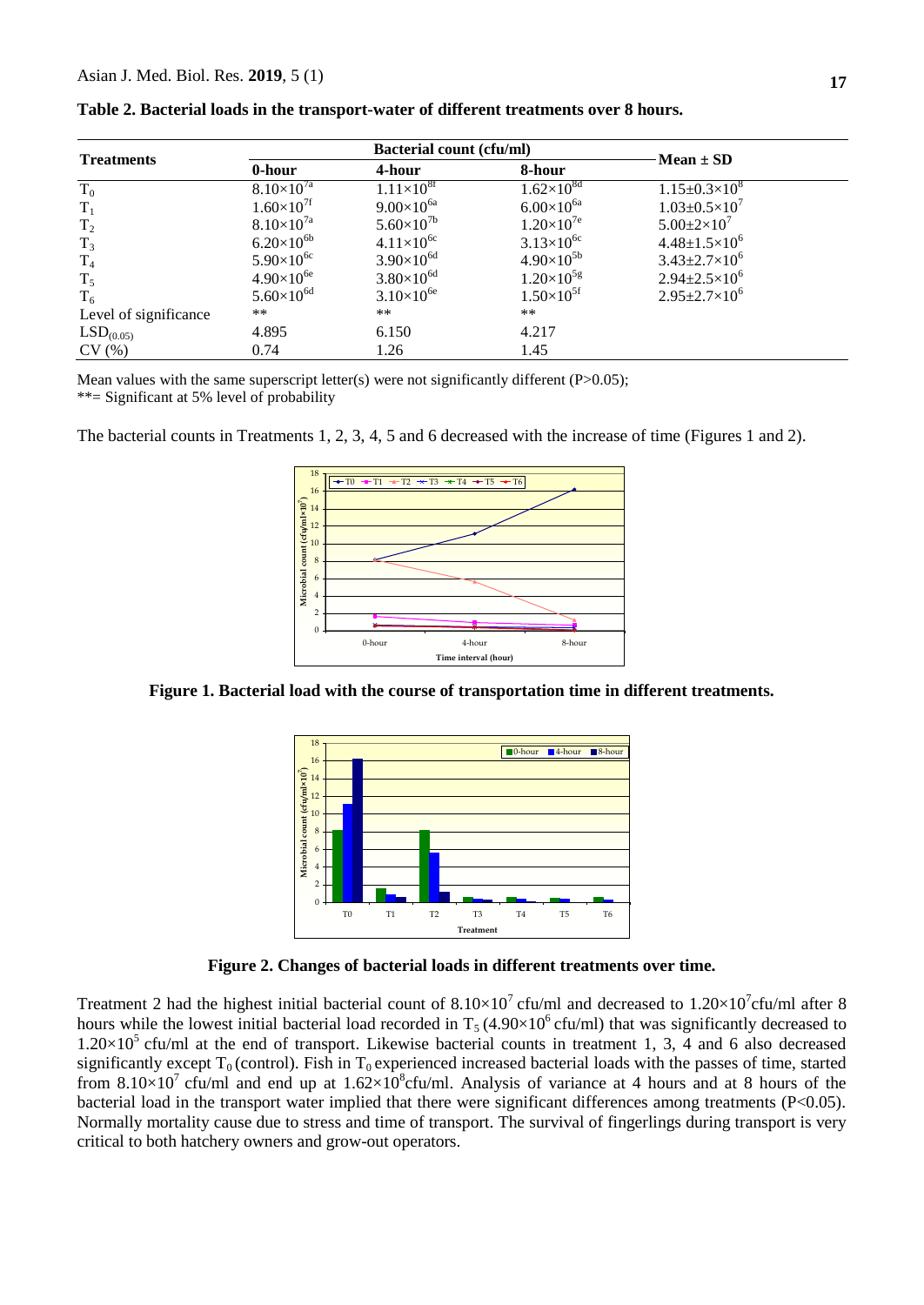| <b>Parameters</b>        | <b>Treatments</b> |       |       |       |       |      |       |
|--------------------------|-------------------|-------|-------|-------|-------|------|-------|
|                          |                   | m     |       |       |       |      |       |
| Average no. of mortality | 40                |       |       |       |       | 20   |       |
| Mortality $(\%)$         | 7.27              | 2.72  | 0.91  | 0.36  | 2.55  | 3.64 | 2.18  |
| Survival (%)             | 92.73             | 97.28 | 99.09 | 99.64 | 97.45 | 96.3 | 97.82 |

**Table 3. Mortality (%) of tilapia fry during transportation.**

Table 3 showed that the highest percentage of mortality was found in control  $T_0$  (7.27 %), followed by  $T_5$  (3.64 %), then by  $T_1$  (2.72 %). Treatment 3 had the lowest mortality with 0.36 %. Analysis of variance showed that there wereno significant differences on the percentage mortality among treatments  $(P>0.05)$ .

| <b>Parameters</b>         | Duration of transport(h) | <b>Treatments</b>      |     |     |     |     |     |     |
|---------------------------|--------------------------|------------------------|-----|-----|-----|-----|-----|-----|
|                           |                          | T.<br>$\mathbf{1}_{0}$ | ᠇᠇  | ᠇᠇  |     |     | ᠇᠇  |     |
|                           |                          | 8.0                    | 7.5 | 7.5 | 8.0 | 8.0 | 7.5 | 7.5 |
| $\mathbf{P}^{\mathrm{H}}$ |                          | 7.5                    | 7.5 | 7.0 | 7.5 | 7.5 | 7.5 | 7.0 |
|                           |                          | 7.5                    | 7.0 | 7.0 | 7.0 | 7.0 | 7.0 | 7.0 |
|                           |                          | 6.0                    | 6.0 | 6.0 | 6.0 | 6.0 | 6.0 | 6.0 |
| Dissolved oxygen (mg/l)   | 4                        | 6.0                    | 4.0 | 4.0 | 4.0 | 6.0 | 4.0 | 4.0 |
|                           |                          | 4.0                    | 4.0 | 4.0 | 4.0 | 4.0 | 4.0 | 4.0 |
|                           |                          | 31                     | 28  | 28  | 30  | 31  | 31  | 30  |
| Temperature               |                          | 30                     | 28  | 28  | 30  | 30  | 30  | 30  |
|                           |                          | 27                     | 26  | 27  | 29  | 28  | 28  | 28  |

**Table 4. Water quality parameters in various treatments.**

It was also observed that there were no changes in the physical appearances and behavior of the fry before, during and after the transport. The water quality parameters of transported water were recorded using commercial test kits (Table 4). Initial pH values were high in all treatments while pH values were decreased with time interval after 4 and 8 hours. After 8 hours in all treatments pH values was 7.0 except control. Initially dissolved oxygen concentration was high (6 mg/l) in all treatments which was decreased to 4 mg/l at the end of transport in all the treatments. Temperature readings from 0 to 8 hours decreased in all treatments. Temperature at 0 hour ranged from 28 to 31ºC and decreased from 26 to 29ºC after 8 hours of transport. During transportation treatment with methylene blue and saline showed that the bacterial load was reduced after 8 hours of transportation while in control water bacterial load was increased after time interval. It was found that higher dose of methylene blue (2 ppm) in  $T_2$  significantly reduced the bacterial load than lower dose of methylene blue (1 ppm) in  $T_1$  over the transportation time. In treatment 1 and 2 the mean bacterial load was observed  $1.03\pm0.5\times10^7$  cfu/ml and  $5.00\pm2\times10^7$  cfu/ml respectively after 8 hour of transportation while methylene blue was used at 1 and 2 ppm. Bolivar *et al*. (2012) reported that the highest decrease of bacteria was associated with higher dosage of methylene blue used compared to the lower concentration of methylene blue. Similarly, when saline was used at high concentration (2 ppt) in  $T_4$  obtained greater decrease in bacterial count than lower concentration (1 ppt) in T<sub>3</sub> after 8 hours of exposure. The mean bacterial count in T<sub>3</sub> and T<sub>4</sub> were 4.48 $\pm 1.5 \times 10^6$ cfu/ml and  $3.43\pm2.7\times10^6$  cfu/ml respectively. This result also conforms to Bolivar *et al.* (2012) that lower dose of salt showed higher bacterial load and higher dose of salt showed lower bacterial count after 8 hour of exposure. The combination of both the chemicals at both concentrations showed comparatively lower mean bacterial load after 8 hours of transportation than the individual use of each chemical alone. Whereas  $T_5$  (saline and methylene blue 1 ppt + 1 ppm) resulted in lower decrease of bacterial load than  $T_6$  (saline and methylene blue 2 ppt  $+$  2 ppm) which is probably due to the combined activities of two chemicals of the experiment was not favorable for the growth of bacteria. After 8 hours of transportation the mean bacterial loads were found 2.94 $\pm$ 2.5×10<sup>6</sup> cfu/ml and 2.95 $\pm$ 2.7×10<sup>6</sup>cfu/ml in treatment 5 and 6 respectively while in control water (T<sub>0</sub>) was  $1.15\pm0.3\times10^8$  cfu/ml. The results revealed that there were differences among treatments on bacterial count at 0 and 8 hour of transport. There was decrease of bacterial count after 8 hour of exposure. But on the other hand, there was increase of bacterial count after 8 hour in control condition while there was no chemical used.

#### **4. Conclusions**

Fish hatchery plays a vital role in providing quality seeds in the aquaculture sector. Without good quality seed higher production and sustainability is not possible. To ensure quality and healthy seed production different